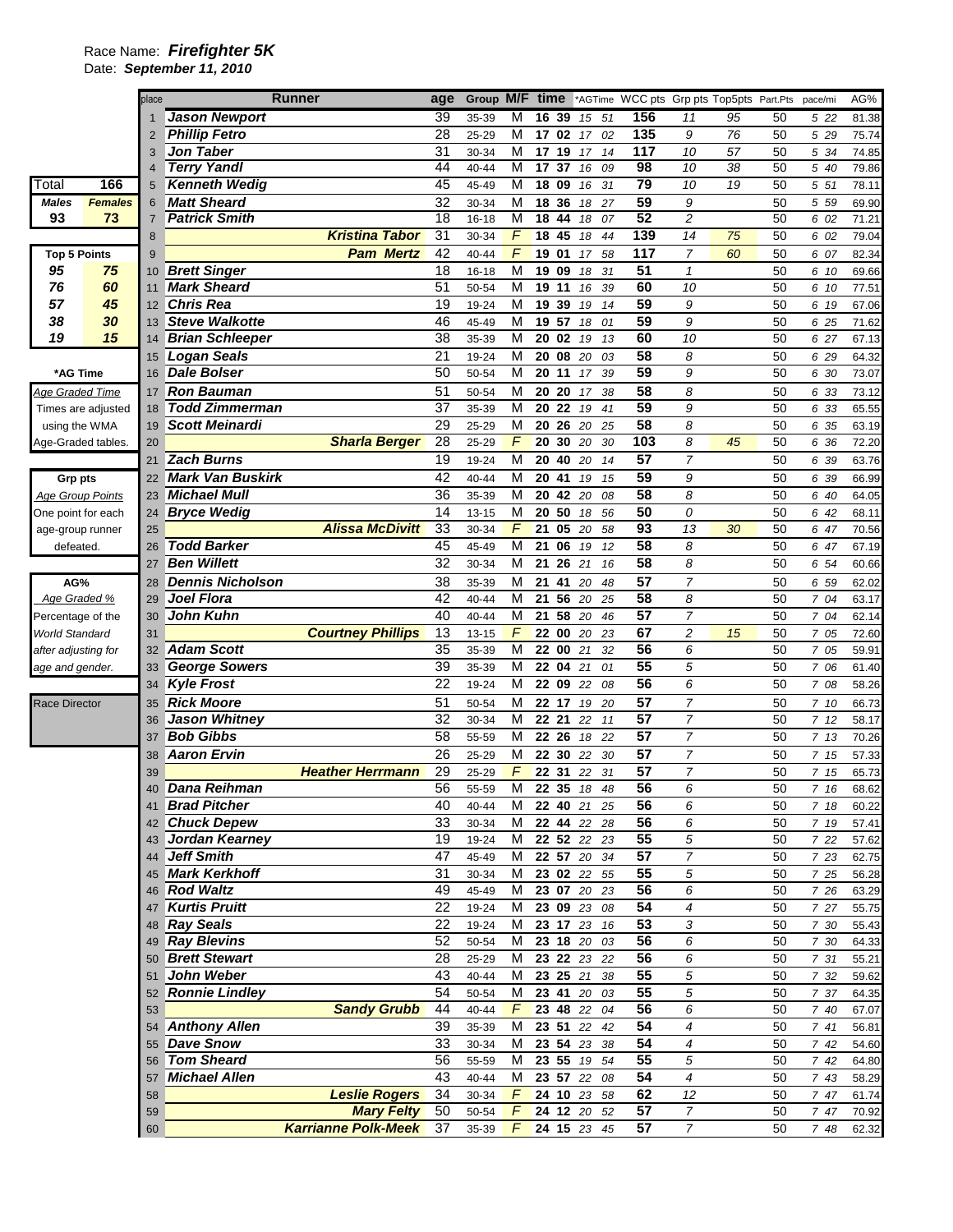| place | Runner                   |                          | age             |          |                |                 |       |    |     |                 | Group M/F time *AGTime WCC pts Grp pts Top5pts Part.Pts |    | pace/mi | AG%   |
|-------|--------------------------|--------------------------|-----------------|----------|----------------|-----------------|-------|----|-----|-----------------|---------------------------------------------------------|----|---------|-------|
| 61    | <b>Adam Cobb</b>         |                          | 27              | 25-29    | M              | 24 23           |       | 24 | 23  | 55              | 5                                                       | 50 | 7 51    | 52.90 |
| 62    | <b>Gene Black</b>        |                          | 68              | 65-69    | M              | 24 28           |       | 18 | 18  | 50              | 0                                                       | 50 | 7 53    | 70.50 |
| 63    |                          | <b>Monique Smith</b>     | 52              | 50-54    | F              | 24 33           |       | 20 | 38  | 56              | 6                                                       | 50 | 7 54    | 71.75 |
| 64    |                          | <b>Eileen Cravens</b>    | 53              | 50-54    | F              | 24              | 38    | 20 | 26  | 55              | 5                                                       | 50 | 7 56    | 72.46 |
| 65    |                          | <b>Mindy Ward</b>        | 39              | 35-39    | F              | 24 43 23        |       |    | 55  | $\overline{56}$ | 6                                                       | 50 | 7 57    | 61.88 |
| 66    | <b>Glen Meek</b>         |                          | 38              | 35-39    | M              | 24              | 55    | 23 | 54  | $\overline{53}$ | 3                                                       | 50 | 8 01    | 53.97 |
| 67    | <b>Pete Koons</b>        |                          | 36              | 35-39    | M              | 25              | 03    | 24 | 22  | 52              | $\overline{c}$                                          | 50 | 8 04    | 52.93 |
|       | <b>Colin Reynolds</b>    |                          | 31              |          | M              | 25 07 24        |       |    |     | $\overline{53}$ | 3                                                       | 50 |         |       |
| 68    | <b>Tom Carrico</b>       |                          | 57              | 30-34    | М              |                 |       |    | 59  | 54              | 4                                                       |    | 8 0 5   | 51.61 |
| 69    |                          |                          |                 | 55-59    |                | 25 09           |       | 20 | 46  | 53              |                                                         | 50 | 8 06    | 62.14 |
| 70    | <b>Doug McGeehan</b>     |                          | 44              | 40-44    | М              | 25              | 11    | 23 | 05  |                 | 3                                                       | 50 | 8 06    | 55.87 |
| 71    |                          | <b>Michelle Dafler</b>   | 32              | 30-34    | F              | 25              | 12    | 25 | 08  | 61              | 11                                                      | 50 | 8 07    | 58.90 |
| 72    | <b>Kevin Gramman</b>     |                          | 47              | 45-49    | M              | 25 25           |       | 22 | 46  | $\overline{55}$ | 5                                                       | 50 | 8 11    | 56.66 |
| 73    |                          | <b>Stephanie Farlow</b>  | 31              | 30-34    | F              | 25 28           |       | 25 | 26  | 60              | 10                                                      | 50 | 8 12    | 58.19 |
| 74    | <b>Samuel Sellers</b>    |                          | 28              | 25-29    | M              | 25              | 34    | 25 | 34  | 54              | 4                                                       | 50 | 8 14    | 50.46 |
| 75    | <b>Scott Silverman</b>   |                          | 51              | 50-54    | М              | 25              | 54    | 22 | 28  | 54              | 4                                                       | 50 | 8 20    | 57.41 |
| 76    |                          | <b>Megan McNally</b>     | 12              | $0 - 12$ | F              | 26              | 02 23 |    | 40  | $\overline{51}$ | $\mathbf{1}$                                            | 50 | 8 2 3   | 62.53 |
| 77    | <b>Charles Warner</b>    |                          | 51              | 50-54    | M              | 26              | 04    | 22 | 37  | 53              | 3                                                       | 50 | 8 23    | 57.04 |
| 78    | <b>Joshua Chenowith</b>  |                          | 31              | 30-34    | M              | 26              | 06    | 25 | 58  | 52              | $\overline{c}$                                          | 50 | 8 24    | 49.66 |
| 79    |                          | <b>Nicole House</b>      | 20              | 19-24    | $\overline{F}$ | 26 08           |       | 26 | 07  | 52              | $\overline{c}$                                          | 50 | 8 25    | 56.66 |
| 80    |                          | <b>Tonya Paxton</b>      | 23              | 19-24    | F              | 26              | 11    | 26 | 11  | 51              | $\mathcal I$                                            | 50 | 8 26    | 56.52 |
| 81    |                          | <b>Lori Bolser</b>       | 38              | 35-39    | F              | 26 21           |       | 25 | 39  | 55              | 5                                                       | 50 | 8 2 9   | 57.68 |
| 82    | <b>Kevin Shelley</b>     |                          | 44              | 40-44    | M              | 26 27           |       | 24 | 15  | $\overline{52}$ | $\overline{c}$                                          | 50 | 8 31    | 53.19 |
| 83    |                          | <b>Brenda Baumer</b>     | 46              | 45-49    | F              | 26 30           |       | 24 | 01  | 60              | 10                                                      | 50 | 8 32    | 61.62 |
| 84    | <b>Casey Pohlenz</b>     |                          | 36              | 35-39    | M              | 26 31           |       | 25 | 48  | 51              | $\mathbf{1}$                                            | 50 | 8 32    | 50.00 |
| 85    | <b>Dave Musser</b>       |                          | 48              | 45-49    | M              | 26 32 23        |       |    | 35  | 54              | 4                                                       | 50 | 8 3 2   | 54.70 |
| 86    | <b>Gavin Mull</b>        |                          | 10              | $0 - 12$ | M              | 26              | 32    | 21 | 41  | 51              | 1                                                       | 50 | 8 32    | 59.50 |
| 87    |                          | <b>Jenna Barker</b>      | 10              | $0 - 12$ | F              | 26 33           |       | 23 | 02  | 50              | 0                                                       | 50 | 8 33    | 64.26 |
| 88    |                          | <b>Denise Selm</b>       | 39              | 35-39    | F              | 26 37           |       | 25 | 45  | 54              | 4                                                       | 50 | 8 34    | 57.47 |
| 89    |                          | Julia May                | 46              | 45-49    | F              | 26              | 44    | 24 | 14  | 59              | 9                                                       | 50 | 8 36    | 61.09 |
| 90    | <b>Douglas Myers</b>     |                          | 55              | 55-59    | M              | 26 54 22        |       |    | 35  | $\overline{53}$ | 3                                                       | 50 | 8 39    | 57.12 |
| 91    | Jonathan Geise           |                          | 23              | 19-24    | M              | 26 57           |       | 26 | 57  | $\overline{52}$ | $\overline{c}$                                          | 50 | 8 40    | 47.87 |
| 92    | <b>Jim McNally</b>       |                          | 45              | 45-49    | M              | 26 58           |       | 24 | 32  | 53              | 3                                                       | 50 | 8 41    | 52.57 |
|       | <b>Steven Lair</b>       |                          | 43              | 40-44    | M              | 27              | 03    | 24 | 59  | $\overline{51}$ | $\mathbf{1}$                                            | 50 | 8 42    |       |
| 93    | <b>Hennie VanNiekerk</b> |                          | 46              |          | М              | 27              | 04    |    |     | 52              | $\overline{c}$                                          |    |         | 51.61 |
| 94    | <b>Dustin Russell</b>    |                          | 30              | 45-49    | M              |                 | 05    | 24 | 26  | $\overline{51}$ | $\mathcal I$                                            | 50 | 8 43    | 52.79 |
| 95    |                          |                          | $\overline{32}$ | 30-34    |                | 27              |       | 27 | 01  | $\overline{50}$ |                                                         | 50 | 8 43    | 47.75 |
| 96    | <b>Zach Hawk</b>         |                          |                 | 30-34    | M              | 27              | 05    | 26 | 52  |                 | 0                                                       | 50 | 8 43    | 48.01 |
| 97    |                          | <b>Kim Hall</b>          | 44              | 40-44    | F              | 27              | 07    | 25 | 08  | 55              | 5                                                       | 50 | 8 4 4   | 58.87 |
| 98    | <b>Adam Melton</b>       |                          | 25              | 25-29    | М              | 27 11           |       | 27 | 11  | 53              | 3                                                       | 50 | 8 45    | 47.46 |
| 99    | <b>George Stallings</b>  |                          | 61              | 60-64    | M              | 27              | 22    | 21 | 49  | $\overline{50}$ | 0                                                       | 50 | 8 49    | 59.13 |
|       | 100 Vince Moore          |                          | 53              | 50-54    | M              | 27              | 24    | 23 | 23  | $\overline{52}$ | $\overline{c}$                                          | 50 | 8 49    | 55.15 |
| 101   |                          | <b>D'Nette Musser</b>    | 45              | 45-49    | F              | 27 31 25        |       |    | -14 | 58              | 8                                                       | 50 | 8 51    | 58.65 |
| 102   |                          | <b>Angie Carpenter</b>   | 35              | 35-39    | F              | 27 33 27        |       |    | 14  | 53              | 3                                                       | 50 | 8 52    | 54.36 |
|       | 103 Greg Kurtz           |                          | 53              | 50-54    | М              | 27 36 23        |       |    | 34  | 51              | 1                                                       | 50 | 8 53    | 54.76 |
| 104   |                          | <b>Belinda Gray</b>      | $\overline{51}$ | 50-54    | F              | 27 40 23        |       |    | 33  | 54              | 4                                                       | 50 | 8 54    | 62.85 |
| 105   |                          | <b>April Rosenberger</b> | 35              | 35-39    | F              | 27 44           |       | 27 | 25  | $\overline{52}$ | 2                                                       | 50 | 8 56    | 54.00 |
| 106   |                          | <b>Missy Moore</b>       | 42              | 40-44    | F              | 28 01           |       | 26 | 29  | 54              | 4                                                       | 50 | 9 01    | 55.89 |
|       | 107 Sean Stevenson       |                          | 26              | 25-29    | M              | 28 19 28        |       |    | 19  | 52              | 2                                                       | 50 | 9 07    | 45.56 |
|       | 108 Clifford Clark       |                          | 56              | 55-59    | М              | 28 35 23        |       |    | 48  | 52              | 2                                                       | 50 | 9 12    | 54.22 |
|       | 109 Zach Karanovich      |                          | 23              | 19-24    | М              | 28 36 28        |       |    | 36  | 51              | $\mathbf{1}$                                            | 50 | 9 12    | 45.10 |
|       | 110 Grant Karanovich     |                          | 19              | 19-24    | М              | 28 37 28        |       |    | 01  | $\overline{50}$ | 0                                                       | 50 | 9 13    | 46.05 |
| 111   |                          | <b>Denise Retz</b>       | $\overline{31}$ | 30-34    | F              | 29 07           |       | 29 | 05  | 59              | 9                                                       | 50 | 9 22    | 50.90 |
| 112   |                          | <b>Haley Hall</b>        | 14              | 13-15    | F              | 29 08 27        |       |    | 26  | 51              | $\mathbf{1}$                                            | 50 | 9 23    | 53.93 |
|       | 113 Stuart Karanovich    |                          | 49              | 45-49    | M              | 29 17 25        |       |    | 49  | 51              | 1                                                       | 50 | 9 26    | 49.96 |
|       | 114 David Caldwell       |                          | 70              | $70+$    | M              | 29 20 21        |       |    | 28  | 50              | 0                                                       | 50 | 9 26    | 60.09 |
|       | 115 Daryl Lane           |                          | 59              | 55-59    | M              | 29 26 23        |       |    | 53  | 51              | $\mathbf{1}$                                            | 50 | 9 28    | 54.02 |
| 116   |                          | <b>Pamela Justice</b>    | 40              | 40-44    | F              | 29 32 28        |       |    | 23  | 53              | 3                                                       | 50 | 9 30    | 52.16 |
| 117   |                          | <b>Darlene Black</b>     | 48              | 45-49    | F              | 29 43 26        |       |    | 17  | 57              | 7                                                       | 50 | 9 34    | 56.32 |
| 118   |                          | <b>Anya Johnsman</b>     | 26              | 25-29    | $\sqrt{2}$     | 29 55 29        |       |    | 55  | 56              | 6                                                       | 50 | 9 38    | 49.47 |
| 119   |                          | Jan Parker               | 32              | 30-34    | F              | 29 57 29        |       |    | 52  | 58              | 8                                                       | 50 | 9 38    | 49.56 |
| 120   |                          | <b>Brandi Jackson</b>    | 29              | 25-29    | F              | <b>29 59 29</b> |       |    | 59  | 55              | 5                                                       | 50 | 9 3 9   | 49.36 |